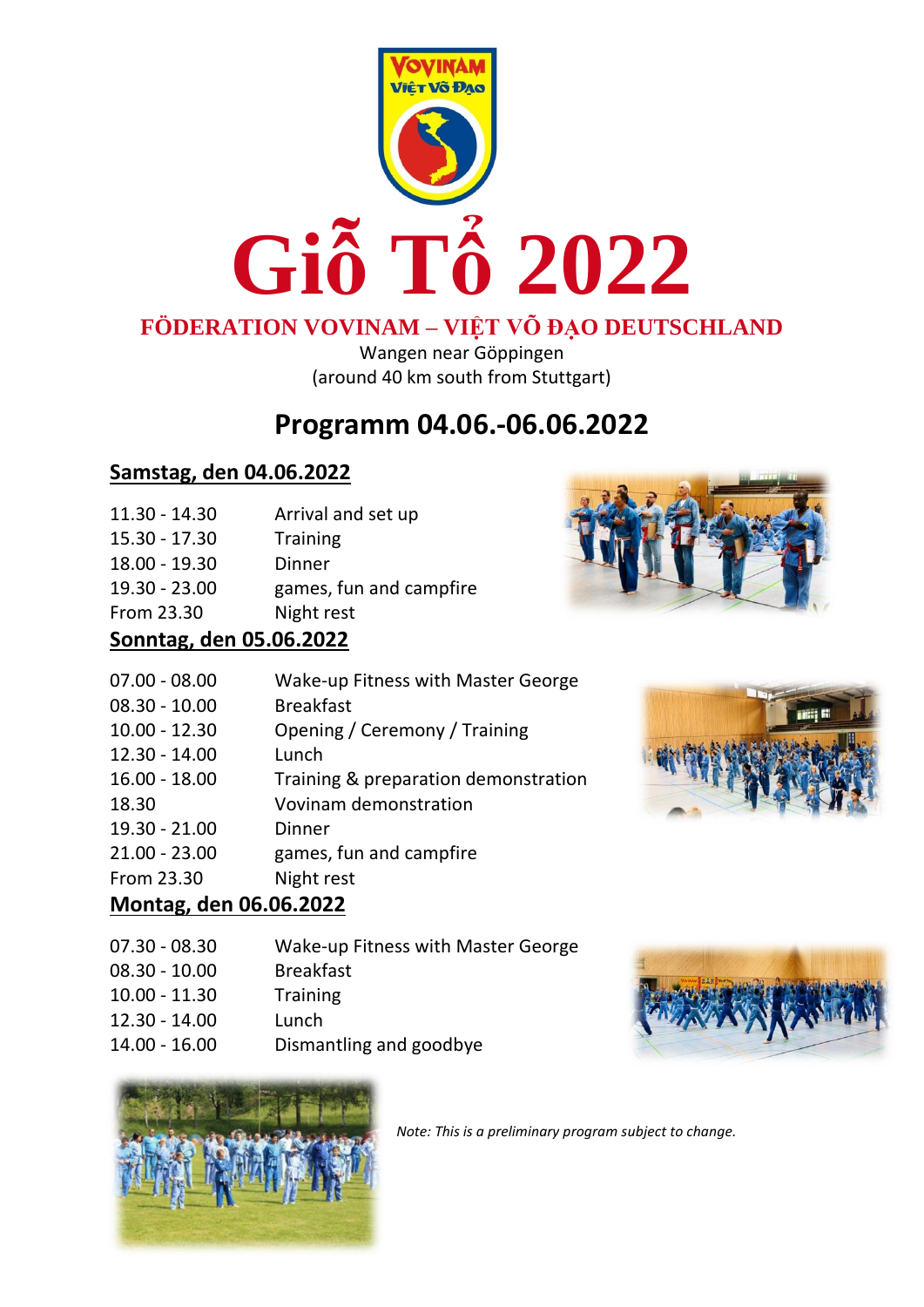

## **FÖDERATION VOVINAM – VIỆT VÕ ĐẠO DEUTSCHLAND**

Wangen near Göppingen (around 40 km south from Stuttgart)

#### **Requirements to the participant**

All members/groups of the VVN.-VVD.-World Federation, regardless of belt level (including beginners, of course), can participate in the Gio-To. Children under 18 years of age can participate if accompanied by their parents or a supervisor.



#### **Costs/registration Giỗ Tổ Fest 2022**

VVN.-VVD.-DEUTSCHLAND SPARKASSE MINDEN – LÜBBECKE IBAN: DE82 4905 0101 0040 1007 11 SWIFT-BIC: WELADED1MIN **ATTENTION! Only with the punctual transfer of the participation fee the registration can be considered! Late registrations can NOT be considered!!!**

#### **Online registration at: [www.vovinam-veranstaltungen.de](http://www.vovinam-veranstaltungen.de/)**

Participation fee: 6 - 11 years 89,00 € p. person From 12 years 99,00 € p. person

Included in the fee, course costs, 2 x breakfast, 2 x lunch, 2 x dinner, organization costs included. Drinks will be sold at the course!

#### **Registration deadline is Friday, May 17, 2022**

#### **Outward and return journey**

The return journey will be made in private cars and will be organized in the groups / schools of the respective training locations.

At the latest by May 17, 2022, each participant must arrange the registration with his trainer / master and registered via the online portal and paid the participation fee, with

Indication of the name (the name of the participant) and the club / school (training location).

#### **Please bring**

VVN. suit, tents (arrange in the group), sports clothes, clothes (for bad weather), sneakers, sleeping bag, air mattress, camping mat, washing and showering stuff, SUN CREAM, musical instruments (if available), possibly ball games, flashlight and some pocket money for drinks.